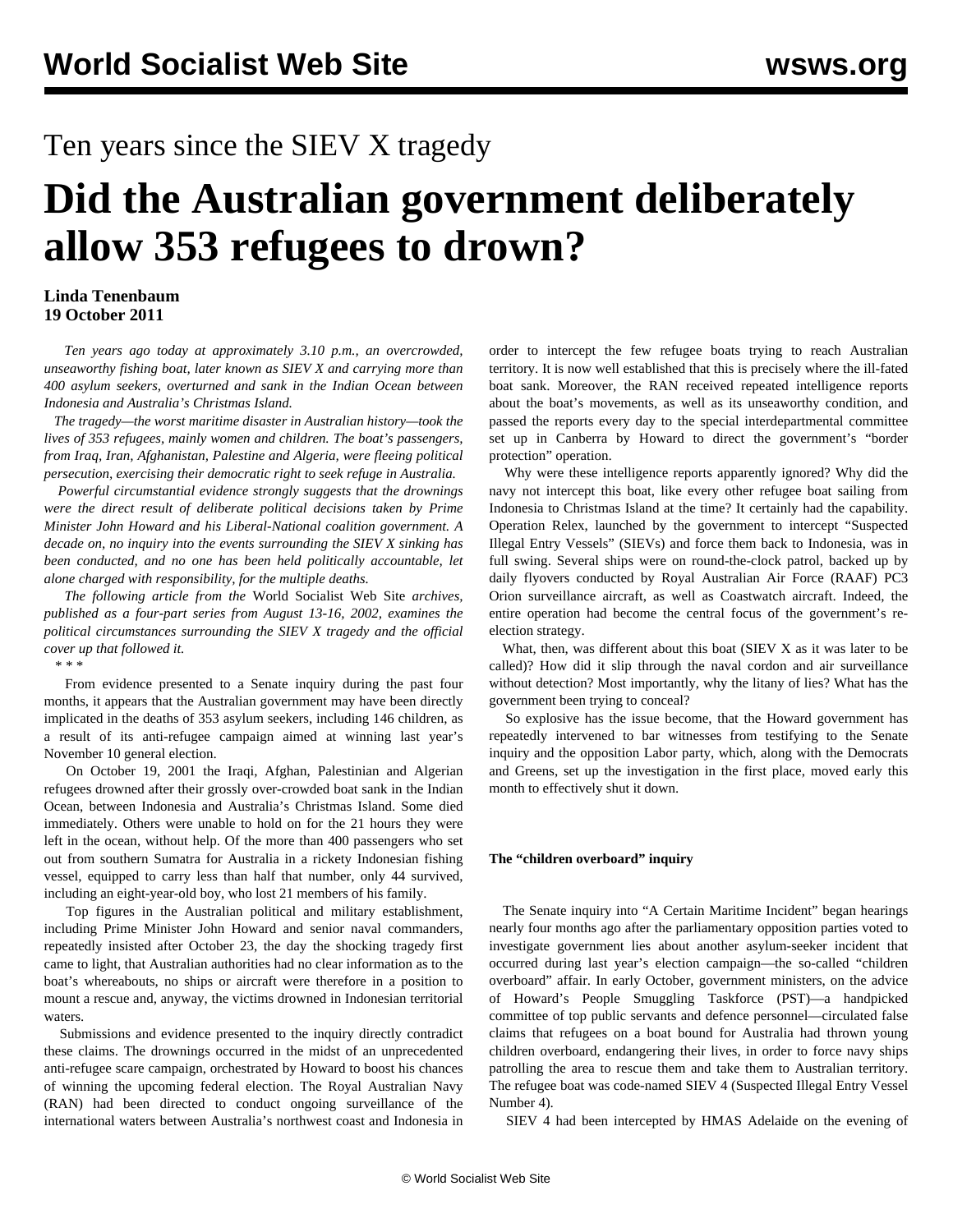October 6 just inside Australia's contiguous zone. When the vessel failed to respond to demands to turn back to Indonesia, the Adelaide fired several rounds of cannon and machine-gun fire at it, some at extremely close range. At least one parent held a child up high—apparently fearful (with good reason) that the boat was about to be attacked—to indicate that children were on board. This took place in the early hours of October 7. Not long after, heavily armed military personnel boarded SIEV 4.

 Under control of the Adelaide's crew, SIEV 4 was steered back into international waters and warned not to re-enter Australia's contiguous zone. After the boarding party left, the boat's engine was apparently disabled by passengers in a final, desperate attempt to pressure the Adelaide into picking them up. In line with its obligations under the International Law of the Sea, the Adelaide responded to SIEV 4's distress signal and took the boat in tow. When SIEV 4 sank the next day, October 8, the Adelaide's crew jumped into the water and rescued all the passengers.

 The whole affair was conducted under aggressive new Rules of Engagement (ROE), introduced by the government in the aftermath of the Tampa affair in late August, when a Norwegian freighter rescued hundreds of asylum seekers from their sinking boat and tried to bring them to Australia. The prime minister responded by introducing emergency measures to prohibit the ship's captain from landing. Eventually the refugees were dumped on Manus Island, a remote Pacific outpost, under the government's so-called "Pacific Solution". On September 3, the government launched Operation Relex, deploying the navy to chase away refugee boats and authorising the use of significant force to intimidate those asylum seekers who persevered into turning back. Directly flouting United Nations refugee conventions, the government's aim was to prevent any refugees from reaching Australian territory and applying for asylum.

 In the course of the election campaign, government ministers misrepresented photographs of sailors retrieving the SIEV 4 refugees from the water on October 8 as children flailing about in the ocean after being thrown in by their parents on October 7. These lies became a key element in the xenophobic climate consciously fomented by the government, backed by a compliant media and Labor opposition, prior to the November 10 poll.

 Even before the election, rumours started to circulate that sailors aboard the Adelaide had complained to Christmas Island residents that Howard and Immigration Minister Philip Ruddock were lying about the incident, that eye-witnesses had been gagged and that media coverage was completely false. After the election, as internal recriminations about their own filthy role in stoking up anti-refugee sentiment began to mount, the Labor party and the Democrats joined with the Greens to instigate a Senate inquiry into how the lies were circulated, who was responsible and how many government officials were involved in the cover-up.

 By early April, it was clear that the lies went all the way to the top. Chief of the Defence Forces, Admiral Barrie (a Howard appointee), was forced to retract his initial testimony after being humiliatingly contradicted by subordinates. It turned out that dozens of government and military personnel knew, within days of the incident, that children were not thrown off SIEV 4. And the government's guilt only became more obvious when it started prohibiting its own advisers from appearing before the inquiry. Howard continued to vigorously deny any wrongdoing, claiming the problem was simply one of "communication".

 The "children overboard" inquiry received several submissions from individuals and organisations attacking various aspects of Operation Relex—in particular, its racist character and its defiance of international conventions. One submission from a number of journalists raised serious concerns about the government's unprecedented censorship of information regarding the navy's activities off the north-west coast. The most significant critique was lodged by a former senior diplomat, Tony Kevin, who suggested "a possible causative link" between the events involving SIEV 4 on October 6-8 and the subsequent sinking 11 days later of SIEV X and the loss of 353 lives.

 A former ambassador to Poland (1991-94), to Cambodia (1994-97) and currently a Visiting Fellow in the Research School of Pacific and Asian Studies at the Australian National University in Canberra, Kevin argued there was compelling circumstantial evidence that the Australian government acted "in such a way as to bring about or make more probable the sinking of the boat". Moreover, he argued, "there was both a strong Australian motive and an available Australian capability."

#### **Tony Kevin's submission**

 In an article in the *Canberra Times* in May, explaining why he had begun his own investigation into the SIEV X drownings, Kevin wrote: "From the beginning, I had a strange foreboding about this dreadful event. Somehow it seemed too conveniently timed." Elsewhere, he commented: "I felt that the drowned people had not been treated with decency. I felt the Australian government had treated them like rubbish, reflecting its cruelty and callousness during the election."

 In his first submission to the inquiry in March, Kevin pointed out that the Adelaide's encounter with SIEV 4 "was the first major test of the [navy's] new ROE." From the standpoint of the Howard government, the encounter was a dismal failure. SIEV 4 was not forced back to Indonesia. Its passengers had disabled the boat, successfully relying upon the Adelaide's crew to obey international protocols and rescue them. Once on board the Adelaide, the refugees became the responsibility of the Australian government—precisely the outcome Howard was intent on preventing.

 Referring to the public responses of the prime minister and the foreign affairs minister, Alexander Downer, to the SIEV 4 incident, including the lie that the passengers had thrown their children overboard, Kevin wrote: "I believe that Ministers' anger reflected their intense disappointment that what was intended to be—and clearly was—a very forceful and frightening interception under the new ROE, finally failed to deter the passengers of this SIEV. This was because the people on SIEV 4 trusted that in the end, the Australian navy would not sail away from their disabled or sinking boat and leave its passengers to die."

 From the government's standpoint, Kevin argued, there were two basic flaws in its strategy. In the first place, it had underestimated the preparedness of the asylum seekers to risk their lives, to the point of disabling their boat, to get to Australia. Secondly, it could not get round the navy's obligations under international law to rescue them. While the new rules of engagement legitimised force, they did not permit the navy to sink a boat or place passengers' lives in jeopardy.

 How, then, to avoid a repetition of the SIEV 4 incident? Howard and his minders were adamant that any further breach of the navy's *cordon sanitaire* would severely undermine the government's key electoral pitch: that it was "strong on border protection". A minute of a meeting of the prime minister's interdepartmental PST, held in Canberra on October 7, 2001 in the midst of the SIEV 4 incident, reveals the level of concern. Entitled "Options for handling unauthorised arrivals: Christmas Island boat" the minute states: "A strong signal that the people smugglers have succeeded in transporting a group to the mainland (Australia *) could have disastrous consequences*. There are in the order of 2,500 PUA's (potential unauthorised arrivals) in the pipeline in Indonesia awaiting transport, therefore *this should be avoided at all costs*" (cited in Kevin's second submission to the Senate inquiry, dated April 11. Emphasis added).

One possible solution for the government would be if a boatload of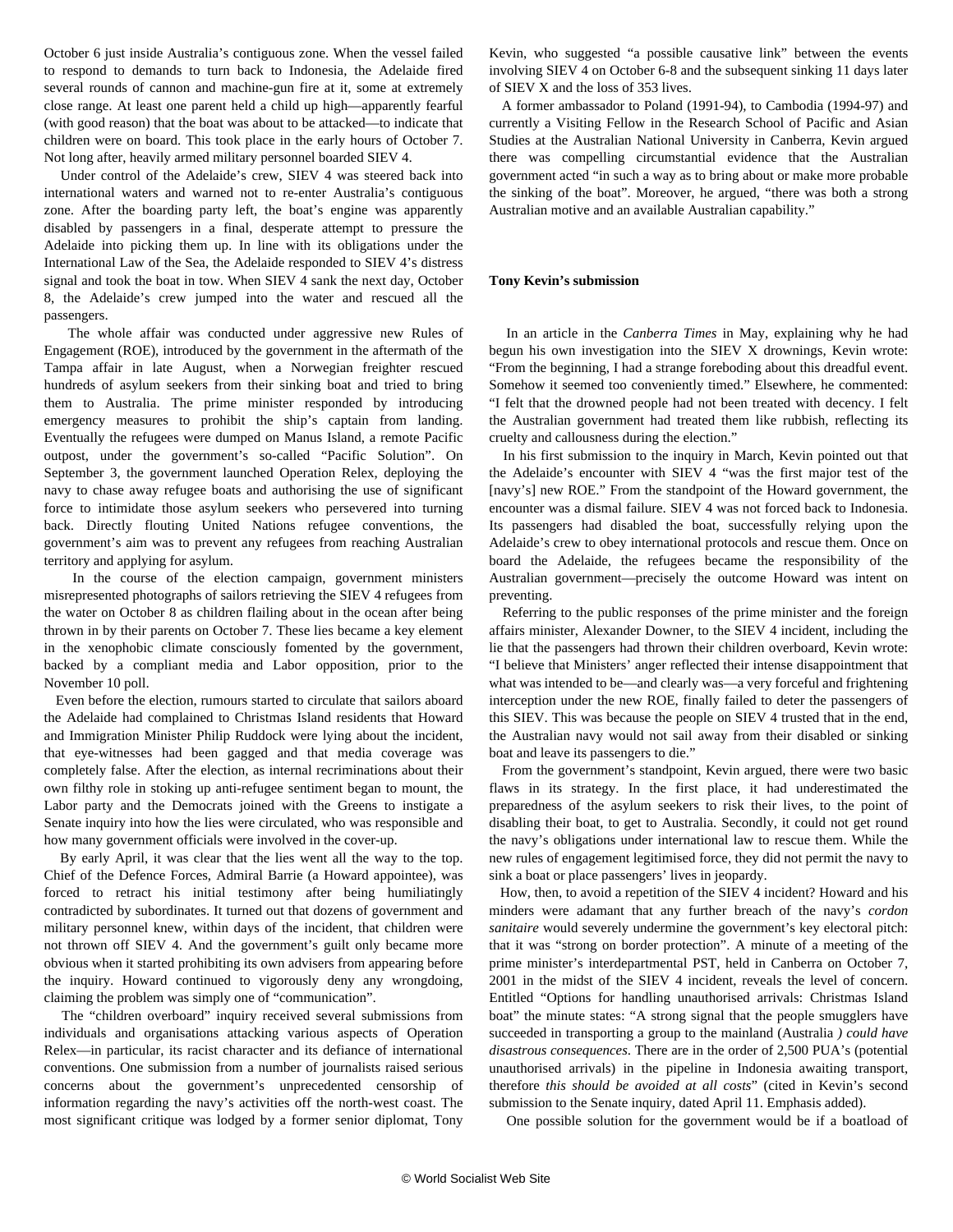refugees were to sink under conditions where the navy *was not in a position* to rescue them. If no RAN or Coastwatch patrols were anywhere near a vessel that was foundering, then neither the navy nor the government would be responsible under the International Law of the Sea for any resulting deaths.

 In other words, a boat, already known to be too unseaworthy to make the distance, could simply be allowed to founder, without the government appearing to have any involvement whatsoever. Government ministers could publicly express their sorrow, while at the same time blaming the victims for their own misfortune. As Kevin pointed out, only such a major loss of life would overcome the limitations of the ROE and successfully send "a strong deterrent signal against further attempted asylum-seeker boat voyages to Australia in the pre-election period."

#### **The fateful voyage of SIEV X**

 There is compelling evidence that the scenario suggested by Tony Kevin in his submissions to the Senate inquiry on "A Certain Maritime Incident" formed the backdrop to the sinking of SIEV X. From Indonesian and Australian media reports at the time of the tragedy, as well as testimony from survivors, recounted by Kevin in his two submissions, the following appears to be what happened.

 On October 18, 2001 SIEV X—a 19-metre wooden boat, grossly overloaded with more than 400 asylum seekers—set sail from Bandar Lampung at the southern tip of Sumatra, the largest island in the Indonesian archipelago. Its destination was Christmas Island, an Australian territorial outpost, about 300 nautical miles due south of Sumatra.

 Intelligence about the boat's movements was being forwarded to Australian authorities by a large network of paid informers in Indonesia who had infiltrated the "people smuggling" industry operating out of Indonesia. Their task was not only to follow the "people smugglers'" activities, but to try and disrupt them. For some unexplained reason, there was no attempt to disrupt SIEV X's journey.

 Many of the passengers were reluctant to board when they saw the boat's unseaworthy condition. They were falsely informed that this was just a transit vessel and they would soon be transferred to a larger boat. Some nevertheless took fright and paid bribes to be let off by the armed and uniformed officers who were at the dock. The rest were herded onto the vessel at gunpoint. Another 24 alighted when the boat stopped briefly at an island in the Sunda Strait (the strip of water between Sumatra and Java), convinced it was about to sink. The vessel was leaking, its engine failing and there was a large crack in the hull.

 The boat set out for the open sea on the morning of October 19. In the early afternoon, one of its two engines failed. Within minutes the vessel capsized, about 80 miles south of the Sunda Strait, breaking up into planks almost immediately. Of the 397 refugees still on board, 353—including 146 children—perished. The boat was carrying only 70 life vests.

 Around 21 hours later, what appeared to be an Indonesian fishing boat happened by, rescuing the 44 who were still alive, clinging to life vests or pieces of wood. According to survivor accounts, two large ships passed them during the night, shining floodlights onto the terrible scene. Aircraft were seen and heard flying above. But none of them stopped or mounted a rescue.

 The fishing boat took the traumatised survivors to Jakarta, about 300km away (although the south coast of Java was only 80km away). The journey lasted nearly two days. On October 22, the refugees were met at the pier by Indonesian immigration police.

The next day CNN broke the news of the tragedy. An Egyptian, Abu

Qussey, was arrested as the "people smuggler" responsible, but charged only with document fraud. Two police officers were arrested in northern Indonesia for their part in the armed duress at the port of embarkation.

 Responding to questions on October 23-24 as to why the victims had not been rescued by Australian naval vessels patrolling the area, Prime Minister Howard stressed: "This boat sank in Indonesian waters. We are not responsible."

 None of the media questioned Howard's position. The election campaign was well underway. Both the media and the Labor opposition had fallen in behind the government's vilification of asylum seekers and its attempts to paint them as possible terrorists in the wake of September 11. The drownings were depicted as an unfortunate accident. No assessment was made of exactly where the boat sank or how much the government knew about its movements and overloaded condition. The unstated premise was that, by virtue of the fact that they were refugees, the lives of these people were expendable. After a few days in the headlines, the issue all but disappeared from the public arena.

 It did have the effect, however, of deterring any further voyages. On October 25, one boatload of refugees arrived at Ashmore Reef, but that was to be the last. Between then and the start of the Senate inquiry in late March, none of the 2,500 asylum seekers alleged by the Australian government to be waiting in Indonesia to travel to Australia embarked on the journey.

 On election night, Prime Minister Howard, triumphant at his third consecutive electoral victory, was asked in an interview on ABC TV whether he expected the number of refugee boats to diminish.

 "The advice is that the flow of people into the pipeline has slowed," he answered. "It's a bit hard to know how quickly the people who have accumulated in Indonesia are going to try and come here. *Obviously the more difficult we make it, the less likely they are to come ...*" (quoted in Kevin's second submission. Emphasis added).

#### **The Senate inquiry**

 When Kevin's allegations about possible government involvement in the SIEV X tragedy were first raised in the inquiry, they were attacked by witnesses as unfounded and offensive and dismissed out of hand. The government and media, publicly at least, chose to ignore them.

 In early April, the maritime commander in charge of Operation Relex, Rear Admiral Geoffrey Smith, testified to the Senate that the RAN had no information about SIEV X, its likely departure from Indonesia or due date in Australian territory. "At no time under the auspices of Operation Relex were we aware of the sailing of that vessel until we were told that it had in fact foundered," he declared. He told the senators that when SIEV X sank on October 19, the closest ship, HMAS Arunta, was 150 nautical miles away, patrolling the waters close to Christmas Island. (At that distance, Arunta's helicopter could have been at the accident scene in less than an hour and the ship itself in four or five hours.)

 Under questioning, Smith admitted that normal practice since September 3 when Operation Relex was launched, was to respond to any information regarding the possible departure of an SIEV for Australia by sending ships to intercept it. Every one of the 12 other SIEVs that set out from Indonesia for Australia between September 3 and October 25 was intercepted and boarded by the navy. The reason this did not happen in the case of SIEV X, according to Smith, was that the navy simply received no intelligence about it.

 This appeared to be the end of the matter. Kevin, however, responded to Smith's testimony with a second submission, highlighting a number of inconsistencies. Smith had testified that the navy knew nothing about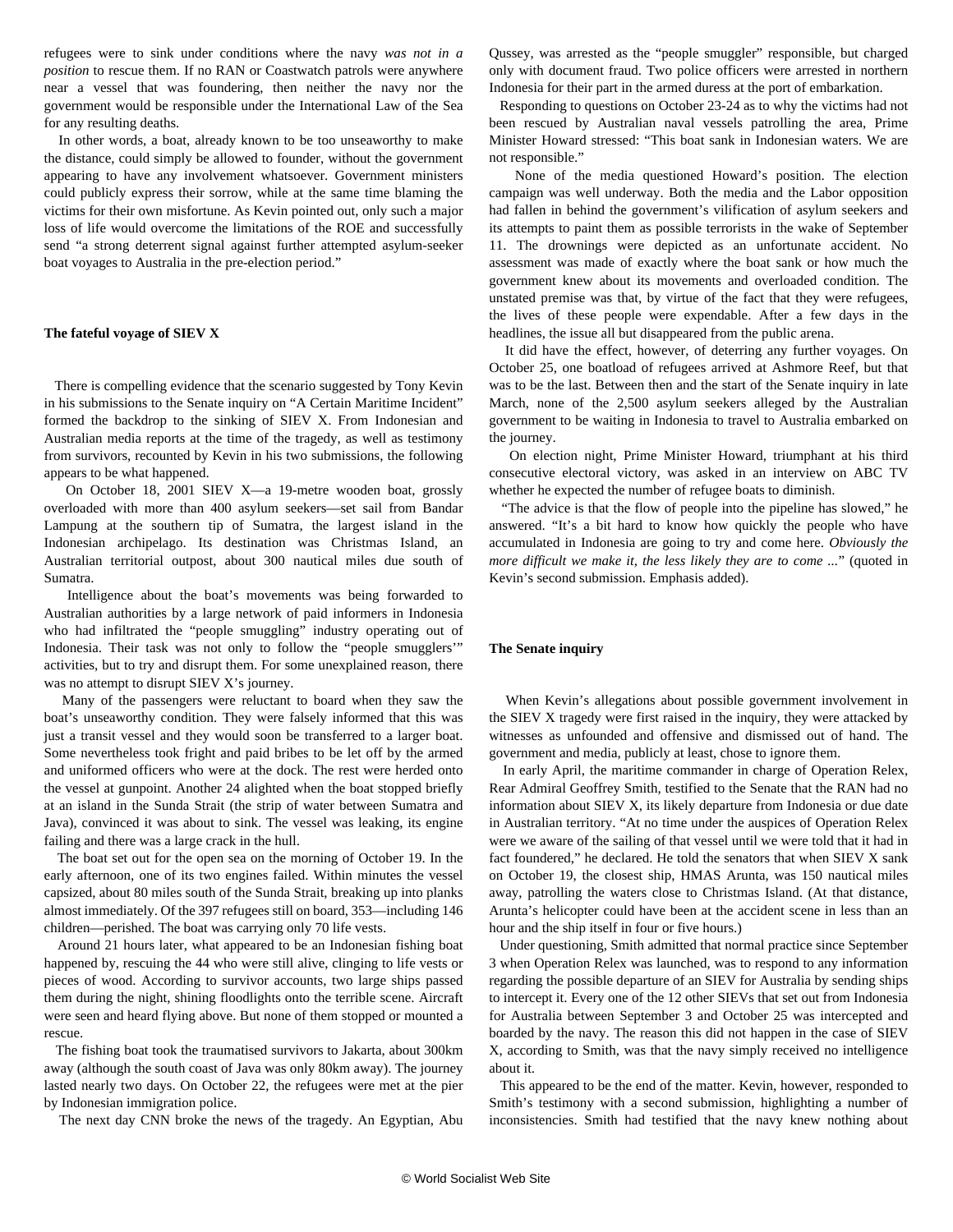SIEV X. But according to media reports in October, Australian search and rescue authorities had issued an "overdue" notice about SIEV X on the morning of October 22. Kevin wrote: "In order to be able to put out a boat overdue notice on 22 October, the Australian search and rescue authorities must have had some previous information that this boat had set out for Christmas Island, when it had set out, and from where."

 That the overdue notice was issued on October 22 suggested that "Australian authorities might have expected it to arrive at the Christmas Island contiguous zone by 21 or 22 October, on the basis of a presumed knowledge that it had set out from Bandar Lampung on around 18 or 19 October."

 Kevin posed the obvious question: "From where did Australian search and rescue authorities obtain such information and when did they receive  $i$ <sup>t</sup>?"

 Smith had told the Senate inquiry that unlike the situation prior to Operation Relex, the Australian Defence Force (ADF) had full operational control of all surveillance, monitoring and interception of SIEVs, and that intelligence "sat behind" these activities. "It was a government decision that the ADF would take the lead. Prior to 3 September, we were a supporting agency; after 3 September, we were the lead agency," he said.

 Smith also outlined just how closely involved the prime ministerial taskforce was: "Once these vessels were intercepted in the early stages of Operation Relex, every decision that was taken in terms of what to do with that particular vessel and the people on it was in fact directed from Canberra. It is my understanding that that came out of the interdepartmental committee process and therefore, from our perspective, it was a government direction."

 Under these conditions, whatever information had been received by search and rescue leading it to issue an overdue notice on October 22 would, as a matter of course, have been relayed both to the navy and to the government. Yet Smith had forcefully insisted, on three separate occasions in the course of his testimony, that the navy knew nothing about SIEV X prior to its sinking.

#### **Smith's "clarification of evidence"**

 On April 16, Rear Admiral Smith decided to publicise his repudiation of Kevin's allegations in a letter to the *Canberra Times*. In it, he repeated his claim that the navy had no information and was thus unable to rescue SIEV X's 353 victims.

 Rear Admiral Marcus Bonser, director general of Coastwatch and the man responsible for coordinating his organisation's relations with Defence under Operation Relex, was due to testify before the Senate inquiry on May 22. After reading Smith's *Canberra Times* letter, he immediately phoned Smith's office to let him know that the evidence he, Bonser, would be presenting directly contradicted Smith's claims.

 Smith was overseas at the time, so Bonser left a message. On April 22, having received no response from Smith, Bonser met with Admiral Gates, head of the defence taskforce on "people smuggling". On May 10 and still no response, he advised navy chief Vice-Admiral David Shackleton that "there would be inconsistencies between Admiral Smith's evidence and mine when I appear at the Senate committee, and he should be aware of that."

 On May 16, one month after Bonser's first attempt to contact him, Smith finally phoned Bonser to say he would be sending a letter to the Senate to "clarify" his evidence.

 On May 22, the day of Bonser's appearance before the inquiry, Rear Admiral Smith's letter was delivered. Entitled "clarification of evidence", its contents were astonishing. Far from "clarifying" his earlier evidence Smith was now openly contradicting it. The rear admiral admitted that the navy had received no less than six intelligence reports between October 14 and October 22 about SIEV X and its intended or actual departure from Indonesia. The reports had been passed on by Coastwatch and contained such details as the name of the "people smuggler" organising the voyage, Abu Qussey.

 Smith cited a dispatch on October 18 in which Coastwatch assessed SIEV X's possible arrival at Christmas Island on October 18 or 19. Another, on October 19, reported that the vessel had departed. On October 20, the boat was described in considerable detail as being "small and with 400 passengers on board, with some passengers not embarking because the vessel was overcrowded." The purpose of the reports, according to Smith, was to indicate "a possible SIEV arrival in an area within a probable time window." Amazingly, and despite the navy's receipt of detailed and precise information as to the unseaworthy condition of the boat, it considered the reports too inconclusive to warrant an aerial search. Smith added that when the boat sank on October 19, surveillance aircraft were flying near Christmas Island (not in the area south of the Sunda Strait where the boat sank).

 Smith's letter—which amounted to an admission that he had lied under oath—should have led, at the very least, to his immediate recall before the inquiry. Why had he not been forthcoming with this information in April? Either the navy had made a terrible miscalculation, a fatal error of judgement, in its assessment of the SIEV X intelligence—removing any possibility of rescue for the 353 refugees when their boat sank—or a conscious decision had been taken to simply let them drown. At the very least, the navy was guilty of breathtaking callousness concerning the lives of the men, women and children aboard SIEV X.

 Most importantly, the inquiry should have immediately posed the question: who made the final decisions in relation to the quality and status of the SIEV X intelligence? What role did the government and its "People Smuggling Taskforce" play? Was a decision made at the highest level to allow this particular boat to pass through the Operation Relex dragnet precisely *because* it had no chance of making the distance? Were surveillance aircraft and RAN ships *deliberately* kept away?

 Remarkably, Smith was not recalled and very little was made, in the inquiry and the press, of his admissions. Even more remarkably, when the ADF insisted that Smith's letter be returned on the basis that it contained confidential information, the senators presiding over the inquiry dutifully obliged.

#### **Marcus Bonser's testimony**

 Rear Admiral Bonser, a serving officer of the RAN, became director general of Coastwatch, a division of the Australian Customs Service, in August 2001. In his testimony of May 22, 2002 to the Senate inquiry he declared that the primary function of Coastwatch was to "conduct coastal and offshore surveillance in order to generate information on potential or actual breaches of legislation as they relate to Australia's maritime zones." Coastwatch passed that information, including signals traffic, on to "relevant client agencies", including Defence, enabling them to "make informed decisions on whether further action is warranted and, if so, the nature and extent of that action. Under Operation Relex, Bonser explained, Coastwatch operated "in support of Defence"—"a reversal of the arrangements that normally apply to civil surveillance matters in Australia's maritime zones."

 In his opening statement to the inquiry, Bonser not only confirmed the six intelligence reports about SIEV X mentioned in Smith's "letter of clarification". He declared that Coastwatch had received information "as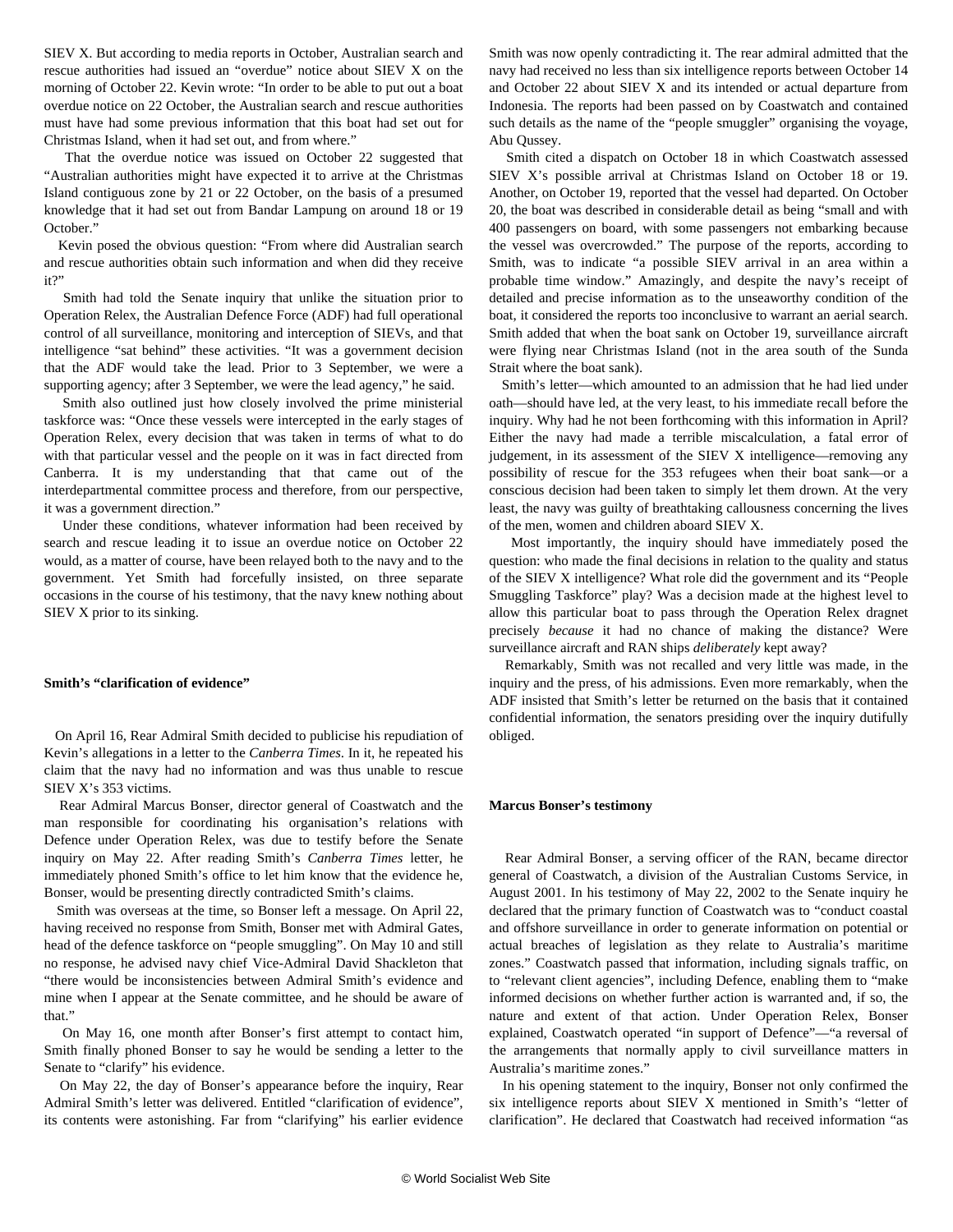early as August 2001 that Abu Qussey was allegedly in the process of arranging a boat departure of illegal immigrants, probably to Christmas Island. In the ensuing period, Coastwatch received information that the vessel was expected to depart, or had departed, Indonesia on four different dates in August, anywhere within a seven-day block in September and on five separate dates in October." He said that "information in relation to possible boat departures from Indonesia is often imprecise and subject to frequent change."

 What his testimony did, however, was provide conclusive evidence that SIEV X had been under constant surveillance for nearly three months. He also revealed that the source of the intelligence was the Australian Federal Police, and that the information received by Coastwatch was routinely passed on to Operation Relex, accompanied by "a précis of the relevant information in its daily operation summary message."

 Bonser explained that Coastwatch had issued the "overdue" notice on October 22 on the basis of previous advice from the Australian Federal Police as to when the boat had departed.

 Questioned about whether it would be standard practice to send a plane to where a boat was reported to be leaving, Bonser replied: "The whole general area is being covered by what is *probably the most comprehensive surveillance that I have seen in some 30 years of service*" (emphasis added).

 Despite this "comprehensive surveillance", and the constant flow of information specifically about SIEV X, Bonser was unable to explain why it dried up right at the time the SIEV X sank.

 After Bonser's opening statement came the following extraordinary exchange.

 *Senator Bartlett (Democrats):* I noticed in your statement—in paragraph 43—that you said you got advice on the 22nd [October, 2001] that [SIEV X] was overdue and you notified Search and Rescue. On the 23rd, you got advice from Australian Theatre Joint Intelligence Centre that a SIEV had sunk. Later that day, CNN ... reported the sinking and the rescue of survivors. Was that the first time you or any of the Australian operations were aware of survivors being located—hearing it through CNN?

*Rear Adm Bonser:* Yes, it was.

 *Bartlett:* So we have got a comprehensive surveillance operation, the strongest we have ever had, and CNN could find out what was happening before we could?

 *Bonser:* In this case the vessel clearly was not detected prior to its sinking.

 *Senator Faulkner (Australian Labour Party):* Do you know why not? *Bonser*: No, I do not.

 *Faulkner:* Have there been any inquiries at all—internal Commonwealth inquiries—into this issue since the sinking that you are aware of?

*Bonser:* I do not know of any.

 Bonser also testified that the most probable location of the sinking was "somewhere between the Sunda Strait and perhaps 80 miles south of Sunda Strait, or 80 miles south of Java"—an area, he said, that was "under surveillance from Defence and not Coastwatch" during Operation Relex. "They had ships with helicopters and aircraft there," he added.

 Later, he told the senators that the limit of Defence (ADF) surveillance was "about 30 miles south of Indonesian territory" and that Tony Kevin's estimation of where the boat foundered "would be within the surveillance area".

 Despite this, Bonser maintained throughout that there was no "course of action that any Australian authority could have taken that would have prevented the sinking of the vessel." He said he "disagreed" with Kevin's allegations.

 In response to further questions, Bonser admitted that Coastwatch had made no requests of any of the agencies with the capacity to detect radio communications from boats or aircraft in the area at the time "to check to see if anything they retain indicates that messages or broadcasts were intercepted by them."

 In other words, despite the greatest loss of life at sea in the immediate vicinity of Australian territorial waters in living memory, (approximately equivalent to the crashing of a jumbo jet full of passengers) *not a single government agency or department conducted an investigation into how it happened or who was responsible.* No review was made of the information available at the time, or why it was that the 353 victims were not rescued. In recent years, drownings of fishermen and yachtsmen have, correctly, triggered coronial inquests and Senate inquiries. Extensive and costly searches have, also correctly, been mounted for a single missing yachtsman. At the very least, Bonser's astonishing admission meant that the lives of 353 asylum seekers were considered to be simply not worth the effort of an investigation. The only other conclusion was that the government and the navy had something even worse to hide.

#### **Admiral Chris Ritchie contradicts Smith and Bonser**

 Two weeks later, on June 4, the incoming chief of the navy, Admiral Chris Ritchie, appeared before the inquiry to attempt to save the day for the government. With Smith's initial testimony shot to pieces by Bonser, the navy's top official tried to smooth over the contradictions.

 At the outset, Ritchie disclosed that, during the month of October, there was actually a great deal more intelligence reporting on SIEV X than either Smith or Bonser had divulged. Other agencies had also sent messages to the navy about the boat on October 10, 11, 12 and 14. Like Smith and Bonser, Ritchie was at pains to emphasise that the information was, nevertheless, inconclusive.

 Unlike Smith, however, Ritchie testified that under Operation Relex the navy *did not* send out ships to intercept SIEVs once reliable information about their departure had been received. "We put ourselves between the archipelago and Christmas Island," he said, "and we waited for these people to come through those particular areas. All of the boats that we detected, that is how we detect (sic) them; they came through the area that we sat in." Therefore, he told the senators, "there was no reason, no cause, nor, indeed, *no right* for Admiral Smith ... to send ADF assets into the area where the boat subsequently foundered and disappeared" (emphasis added).

 Ritchie went even further. Directly contradicting the evidence of both Smith *and* Bonser, he said that Operation Relex "does not specifically trigger surveillance activity because surveillance activity is there." According to Ritchie, ongoing surveillance took place, irrespective of the intelligence forwarded to the ADF. Aircraft were not sent to specific areas to look for SIEVs, they simply conducted general surveillance. Moreover, he testified—again contradicting Bonser—that air surveillance was *not* conducted in the area south of the Sunda Strait. That made it impossible, he said, for anyone involved in Operation Relex to have detected SIEV X. He went so far as to declare that SIEV X "is not a SIEV, as far as we are concerned."

 Ritchie also informed the Senate that, contrary to Bonser's evidence, there had, indeed, been an inquiry into the sinking of SIEV X and the intelligence surrounding it. "There has been a review of all the intelligence that was received in a chronological order. All it shows is that there was considerable confusion as to where this boat departed from, when it departed, how many people were in it and whatever."

 But—strangely—when asked when the review was launched, Ritchie replied: "I do not know the answer to your question as to when it was done."

 How to account for this? Indeed, how to account for the totally contradictory evidence supplied by three leading naval officers? In this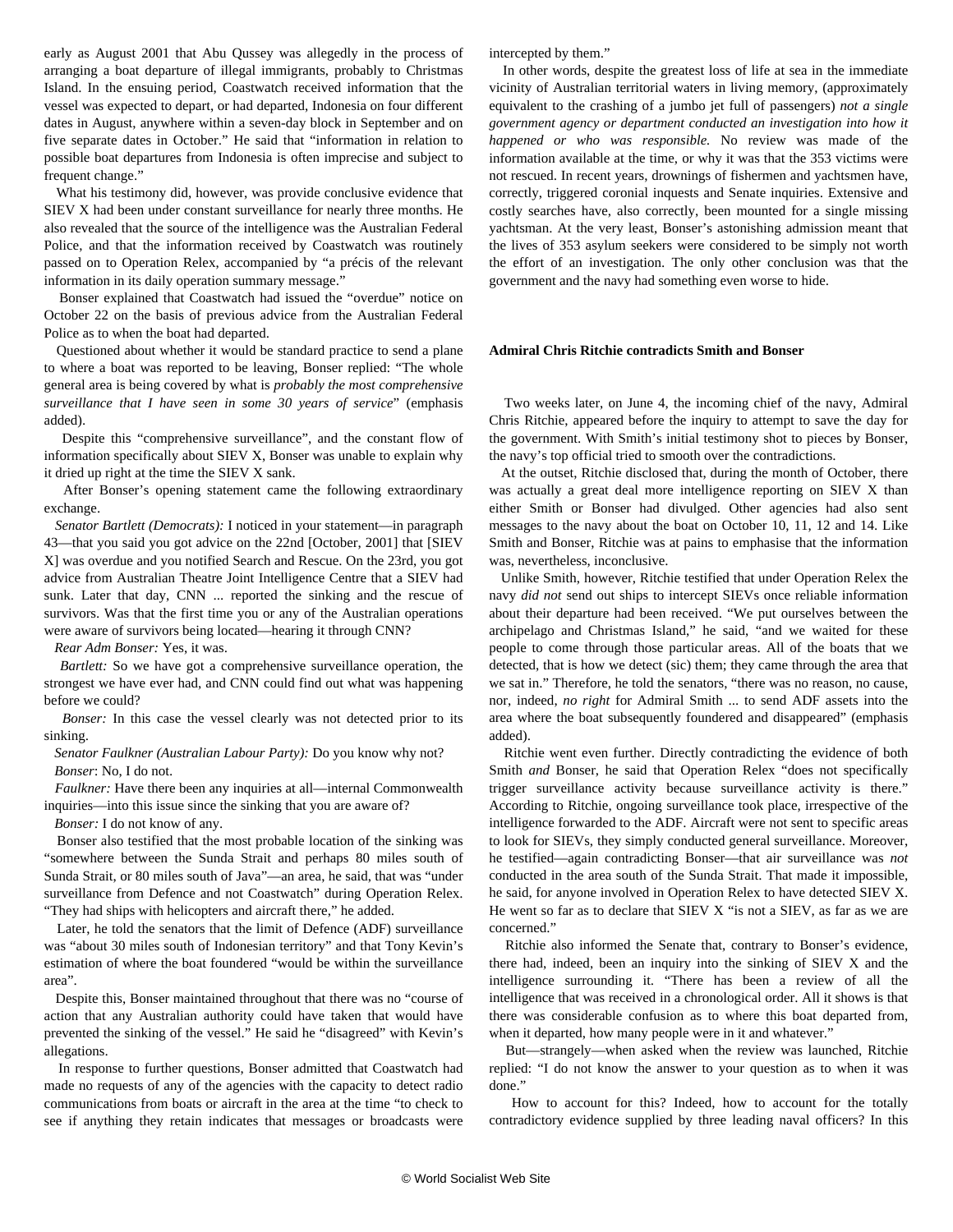relation, it is noteworthy that Ritchie had only recently been appointed by Prime Minister Howard as the navy's new chief. Was Ritchie's evidence which, taken together, placed the navy's role in the best possible light, just another high level cover-up? Was this an attempt at damage control in the face of potentially explosive admissions by Smith and Bonser?

#### **What Howard's PST knew**

 Asked in the course of his testimony on May 22 whether the matter of SIEV X had been discussed at meetings of the Howard government's People Smuggling Taskforce prior to October 22, when Coastwatch issued the "overdue" notice, Rear Admiral Bonser replied: "No, I am not aware of that at all." At the same time, he confirmed that Coastwatch was represented at all PST meetings.

 Bonser's evidence dovetailed with that of Jane Halton, Howard's handpicked head of the PST. On April 16, Halton indicated—without going into the matter in any detail—that the committee knew nothing about SIEV X until October 22, three days after it sank and two days after its survivors were rescued. But on June 15 the PST's minutes were published, after the Senate ordered their release. They revealed that the interdepartmental committee discussed SIEV X at six successive meetings between October 18 and October 23. At the very first discussion on October 18, the minutes show that the committee had information on that SIEV X had departed for Christmas Island and that there was "some risk of vessels in poor condition and rescue at sea." The intelligence was described as "multisource information with high confidence level".

 The PST was set up in September for the specific purpose of monitoring and directing Operation Relex. It was charged with making all operational decisions concerning the interception and boarding of SIEVs. The revelation that the taskforce was in receipt of high level intelligence about SIEV X's departure and its unseaworthy condition *on the day it departed* raises the obvious question: why was the navy not instructed to intercept the boat? Why was no aerial surveillance ordered?

 The answer is not that information about the boat was simply passed over. On October 20 the minutes note that SIEV X was expected to arrive the next day. On October 21 there is a very odd entry: "Check Defence P3 [Orion aircraft] is maintaining surveillance over *Christmas Island*" (emphasis added). So the PST, it seems, *had* directed that surveillance be carried out—perhaps the day before—but why near Christmas Island? Since the boat was known to be "in poor condition" and potentially in need of "rescue at sea" why was surveillance not ordered further back, closer to the Sunda Strait, which was still well within the ADF's general surveillance area?

 By October 22 the minutes indicate that the PST assumed the boat had sunk. The chilling minute reads: "SIEV 8: not spotted yet, missing, grossly overloaded, no jetsam spotted, no reports from relatives."

 Clearly, the committee expected "jetsam" and "reports from relatives". The obvious question is: if Halton and her colleagues were *anticipating* a disaster, why didn't they take action to avert it? Who made the decision not to? There is no question but that Howard and his closest political allies would have regarded a rescue at sea of 400 refugees, three weeks before the November 10 poll, as an electoral disaster. Did the committee (or someone outside it) therefore decide to simply ignore SIEV X?

 Significantly, in the October 22 minute, the boat was referred to as "SIEV-8"—as opposed to Ritchie's evidence that it was "not a SIEV, as far as we were concerned". This further confirmed that the boat had been clearly identified and was being tracked by the PST.

 The next PST minute on SIEV X was dated October 23. It reported the committee receiving an account of the testimony of SIEV X's survivors

(the same testimony accessed by Tony Kevin). The minutes conclude: "Vessel likely to have been in international waters south of Java" when it went down.

 It is inconceivable that the PST would have failed to immediately brief Howard on the details it had gathered of the boat's fate. The PST's October 23 meeting took place a few hours before CNN's first public report of the drownings. Yet, contrary to the information contained in the PST minute, the prime minister declared on that very day: "This boat sank in Indonesian waters. We are not responsible."

 The publication of the PST minutes exposed the extent to which virtually every witness called before the Senate inquiry up to then had consciously withheld evidence or lied outright. As Kevin pointed out in an article in the *Australian Financial Review* on June 21: "These minutes show that such information was available in the defence system, and to the AFP and departments such as immigration and foreign affairs [all of whom had representatives on the PST—LT]. Many officials in member agencies, briefed by their departmental representatives at PST meetings, must have known since April that false testimony was being furnished to the committee. With the exception of Bonser, none came forward. Even after Bonser, the system tried to sustain the claim that not enough had been known about SIEV X to warrant a search ..."

#### **A further "clarification" from Bonser**

 One week after the release of the PST minutes, Rear Admiral Bonser appeared again before the Senate inquiry to expand upon his May 22 evidence. In his first appearance, he had confirmed the six intelligence reports outlined in Rear Admiral Smith's letter of "clarification". Included among them was the intelligence received by Coastwatch at 9.30am on October 20: that SIEV X had set sail and that it was "small and with 400 passengers on board, with some passengers not embarking because the vessel was overcrowded." At that time—9.30am—SIEV X's survivors had been desperately clinging to life vests and planks in the ocean for some 18 hours, after witnessing hundreds of their co-passengers, including their children, other family members, friends and colleagues lose the battle to stay alive.

 Bonser now testified that an Australian Federal Police officer (later identified as Kylie Pratt) had personally warned Coastwatch that the boat was grossly overloaded and feared it was in grave danger of sinking. Moreover, Coastwatch relayed this information on to Defence before 10am on October 20.

 Yet, with highly reliable information that hundreds of refugees' lives were immediately at risk, both Coastwatch and the navy concluded there was no "definitive assessment that the vessel had departed Indonesia." Coastwatch therefore decided not to alert the search and rescue authorities and the navy decided not to alert the *HMAS Arunta*, lying 150 nautical miles south, (about four hours away) or any of its helicopters or P3 Orion surveillance aircraft. Moreover, as we already know, the PST's minute of October 21 made clear that Howard's committee itself had already directed that aerial surveillance be kept to Christmas Island and was adamantly insisting that it remain there.

#### **More incriminating evidence**

 Having maintained a stony silence on the fate of SIEV X and its 353 victims once the Senate inquiry began, by June 20, Prime Minister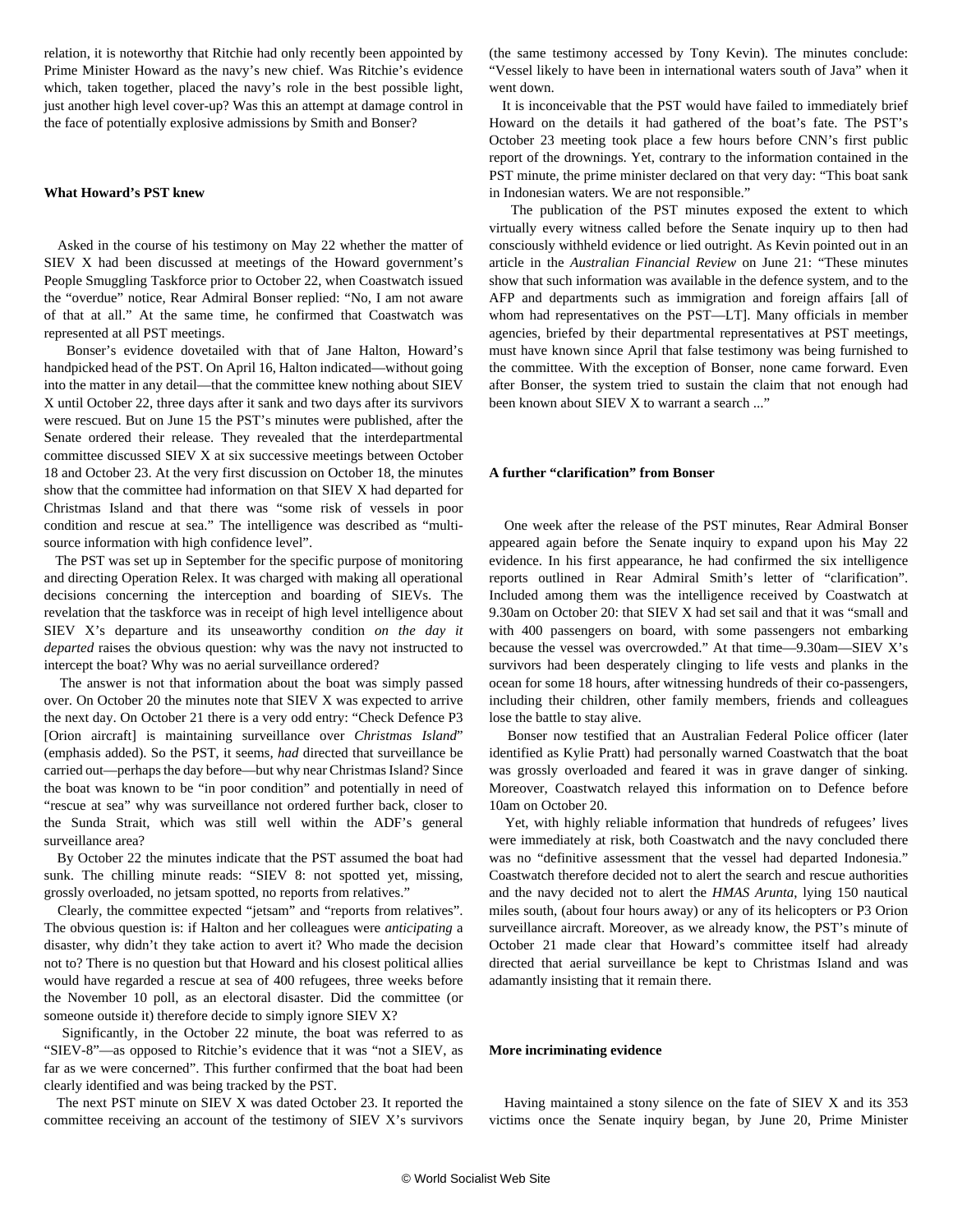Howard felt obliged to speak. "This attempt being made to besmirch the Royal Australian Navy in relation to this incident is appalling. To suggest that the navy stood by and allowed people to die is appalling. The navy ... had no way of acting, on the information it had, to prevent the sinking or to provide assistance to those who drowned."

 Notwithstanding Howard's belated protestations, the contradictions and unanswered questions continued to mount. On June 21, Rear Admiral Raydon Gates, head of the defence taskforce on the inquiry, was scheduled to testify. In the wake of the debacle of Rear Admiral Smith's testimony, Gates had been asked by Defence Minister Robert Hill to prepare a full review of all intelligence material related to SIEV X. But when the Senate called upon Gates to appear, Hill intervened to ban him from giving evidence. Another *seven* requests for Gates to testify were turned down by Hill. His justification? "Well, I don't see that he has got any relevant information. I've written to the committee four times actually asking them what they want him for, and they won't say ... I can't see that there's anything he's got to offer."

 Not until mid-July did the government release Gates' report. It included information that on the morning of October 19, just before SIEV X sank, a surveillance aircraft had flown directly above the area where the boat was travelling. The vessel foundered at around 3pm but, unusually, the plane failed to conduct the scheduled afternoon flight. Instead it had been diverted further south, apparently to substitute for the *Arunta's* helicopter which was being repaired. According to the report, bad weather then prevented the normal evening flight. The next morning, the plane again flew directly above the now shattered SIEV X (the boat's survivors heard and saw it) but reported no abnormal sightings.

 A former senior defence official, Allan Behm, was asked by SBS TV's "*Dateline"* program of July 17 to comment on the failure of the surveillance aircraft to "spot" the survivors. He replied: "Had the maritime patrol group of the Air Force been asked either to find that particular boat or, particularly, to have found the survivors of that vessel once it had foundered, they would have had a better-than-90% chance of finding them, I think."

 He added: "If they could find that yachtsman Bullimore [a British yachtsman competing in a round-the-world race whose boat capsized in the Southern Ocean] 1,000 nautical miles to the south-west of Australia, then I think they could have found a few hundred people floating in the water. But the fact is that they weren't tasked to do it so far as I'm able to understand, and that's where I think the problem actually lies."

 In other words, neither the PST nor the navy issued a directive to the surveillance aircraft's pilot to search for a boat they all knew to be in imminent danger of sinking.

 The same "*Dateline"* program obtained a set of coordinates from the Harbour Master in the port in north Jakarta, where the survivors were taken. The coordinates—almost identical to those worked out by Tony Kevin—were given to the Harbour Master by the fishermen who rescued the SIEV X passengers. They established that the boat sank 51.5 nautical miles south of Indonesia, "well into international waters and right in the surveillance area of Operation Relex" ("*Dateline"* transcript, July 17, 2002).

 Finally, in late July, Colonel Patrick Gallagher commander of the Australian Theatre of Joint Intelligence Centre, the defence force's joint intelligence centre, testified to the inquiry that defence intelligence specifically advised Admiral Geoffrey Smith, in his capacity as head of Operation Relex, on October 20 that SIEV X was a confirmed departure. Smith had insisted that no such confirmation had ever taken place. While the boat had already sunk by this time, several of its passengers were still struggling to stay alive in the sea and an emergency rescue, even at this late stage, could well have saved several more lives.

#### **Some political conclusions**

 Despite the enormity of the SIEV X tragedy and the political implications of the evidence that has emerged, it has been largely ignored by the Australian media. Until mid-June there was almost no coverage. When the extent of the lies and cover-up could be suppressed no longer, the few articles and features that did appear dismissed any possibility of criminal intent on the part of the government as exaggerated, unsubstantiated and offensive.

 Cameron Stewart, writing in Murdoch's *Australian* of June 22-23 declared, for example, that the Senate inquiry's investigation of SIEV X was "driven initially by sensational suggestions by a former diplomat, Tony Kevin, who said the government, in seeking to deter would-be asylum seekers, had encouraged the navy to turn a blind eye to the fate of SIEV X.

 "It is a grave claim, and one that is not supported by the available public evidence. Neither does any evidence support the equally grave implication that the navy knew SIEV X was sinking and refused to help."

 Likewise, the very SBS "*Dateline"* program that went to considerable lengths to expose the government's lies came up with the conclusion that the problem was "the structure and focus of Operation Relex". Other articles have commented that what was involved was a "fiasco", a "cockup of immense proportions" and a "communication breakdown".

 But there is no innocent explanation for the vast edifice of lies, distortions and misinformation constructed by the Howard government, its top advisers and key military personnel about the fate of SIEV X.

 Four months ago Rear Admiral Smith appeared before the Senate inquiry and informed it, under oath, that "At no time under the auspices of Operation Relex were we aware of the sailing of that vessel until we were told that it had in fact foundered." Not one government minister or advisor came forward to expose Smith's blatant falsification. When Admiral Bonser did contradict it, the navy and the inquiry senators themselves worked to minimise the damage and shove the issue under the carpet. Since then, the various pieces of evidence that have been slowly extracted in the course of the investigation point to a monstrous conspiracy, carried out behind the backs of the Australian people, to deny available resources to 397 refugees, in the full knowledge that the majority would consequently drown.

 The cynical argument—still advanced by senior naval figures—that the reason the refugees drowned without so much as an attempt by the navy to mount a search and rescue operation was the lack of confirmed intelligence, does not hold water.

 If it *were* true, why would so many witnesses feel the need to lie and cover-up the information that *was* received? Moreover, how to account for the fact that the other 12 SIEVs travelling between Indonesia and Australia in September and October were aggressively intercepted on the basis of intelligence of no better quality.

 In a July session, one of the senators put a "hypothetical question" to Commissioner Mick Keelty, head of the Australian Federal Police: "A 20-odd metre length vessel with some 400 people on board rather than the standard 200-odd, that we know over time had historically been put on such a vessel, would the AFP regard that as a safety of life at sea situation?"

 Keelty replied, "If we knew those things that you said, the answer is yes."

 In other words, the intelligence that the navy did receive should have immediately sparked a rescue operation.

 Any objective reading of the evidence leads inexorably to the conclusion that all of those who knew about SIEV X at the time of the drownings, including Prime Minister Howard, his ministers of Immigration, Defence and Foreign Affairs, the members of the People Smuggling Taskforce and